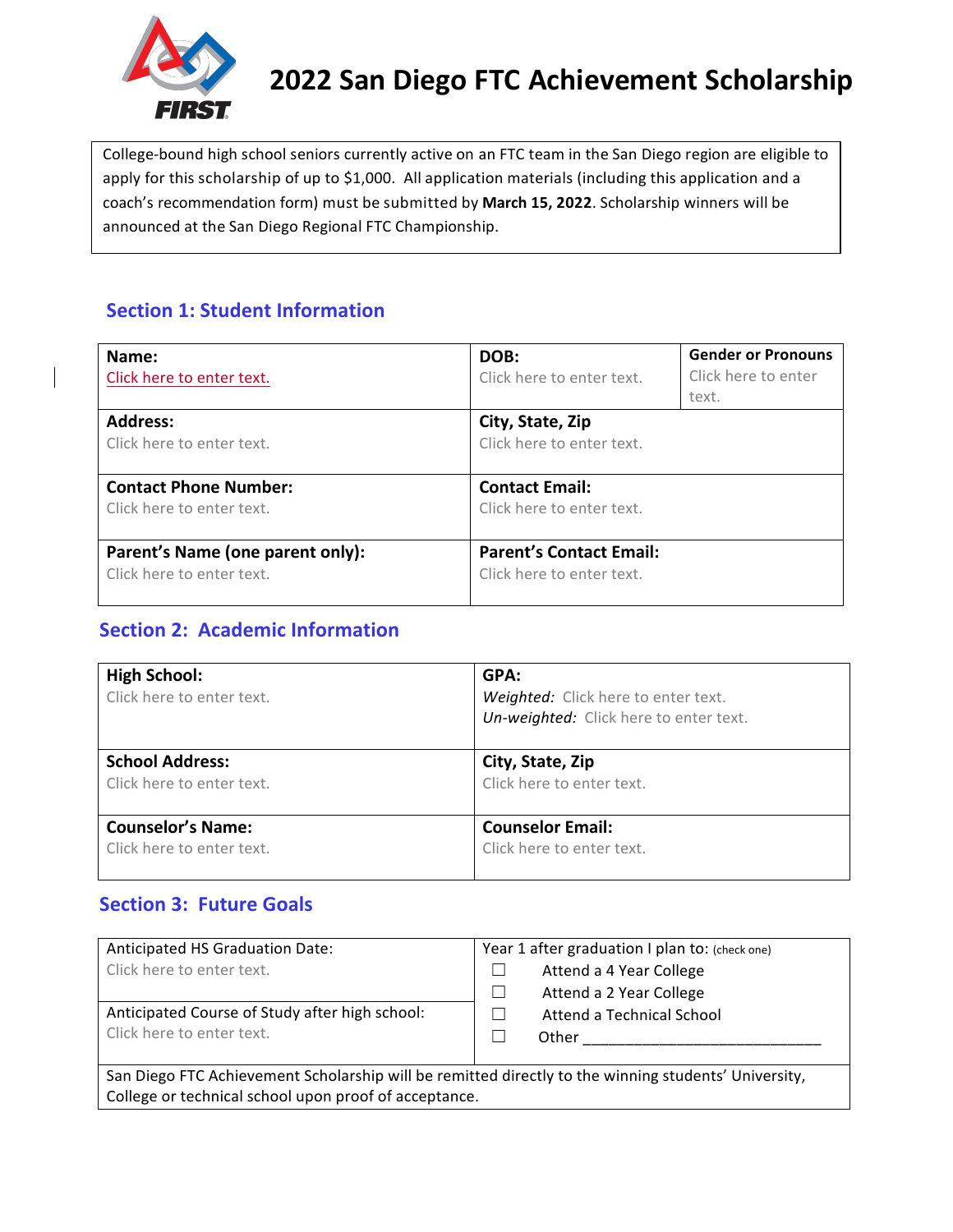#### **Section 4: FIRST (For Inspiration and Recognition of Science and Technology) Involvement**

| <b>Team Number:</b>          |            | <b>Type of Team</b> |            |            | Role:                                                                            | <b>Years Involved</b>        |
|------------------------------|------------|---------------------|------------|------------|----------------------------------------------------------------------------------|------------------------------|
| Click here to enter<br>text. | <b>FLL</b> |                     | FTC        | <b>FRC</b> | $\Box$ Participant $\Box$ Mentor                                                 | Click here to enter<br>text. |
| Click here to enter text.    |            |                     |            |            | Briefly describe your responsibilities on the team and any awards your team won: |                              |
|                              |            |                     |            |            |                                                                                  |                              |
| <b>Team Number:</b>          |            | <b>Type of Team</b> |            |            | Role:                                                                            | <b>Years Involved</b>        |
| Click here to enter<br>text. | <b>FLL</b> |                     | <b>FTC</b> | <b>FRC</b> | $\Box$ Participant $\Box$ Mentor                                                 | Click here to enter<br>text. |
|                              |            |                     |            |            | Briefly describe your responsibilities on the team and any awards your team won: |                              |
| Click here to enter text.    |            |                     |            |            |                                                                                  |                              |
|                              |            |                     |            |            |                                                                                  |                              |
|                              |            |                     |            |            |                                                                                  |                              |
| <b>Team Number:</b>          |            | <b>Type of Team</b> |            |            | Role:                                                                            | <b>Years Involved</b>        |
| Click here to enter          | <b>FLL</b> |                     | <b>FTC</b> | <b>FRC</b> | $\Box$ Participant $\Box$ Mentor                                                 | Click here to enter          |
| text.                        |            |                     |            |            |                                                                                  | text.                        |
|                              |            |                     |            |            |                                                                                  |                              |
|                              |            |                     |            |            | Briefly describe your responsibilities on the team and any awards your team won: |                              |
| Click here to enter text.    |            |                     |            |            |                                                                                  |                              |
|                              |            |                     |            |            |                                                                                  |                              |
| <b>Team Number:</b>          |            | <b>Type of Team</b> |            |            | Role:                                                                            | <b>Years Involved</b>        |
| Click here to enter          | <b>FLL</b> |                     | <b>FTC</b> | <b>FRC</b> | $\Box$ Participant $\Box$ Mentor                                                 | Click here to enter          |
| text.                        |            |                     |            |            |                                                                                  | text.                        |
|                              |            |                     |            |            | Briefly describe your responsibilities on the team and any awards your team won: |                              |
| Click here to enter text.    |            |                     |            |            |                                                                                  |                              |

# **Section 5: Extra Curricular, Volunteer, Work Experience (please limit to the 5 most** significant to you). In lieu of completing this section, you may attach a resume.

| <b>Activity</b>           | 9 <sup>th</sup> Grade |            | 10 <sup>th</sup> Grade |            | 11 <sup>th</sup> Grade |            | 12 <sup>th</sup> Grade |            |
|---------------------------|-----------------------|------------|------------------------|------------|------------------------|------------|------------------------|------------|
|                           | Hrs./Wk.              | Wks./Yr.   | Hrs./Wk.               | Wks./Yr.   | Hrs./Wk.               | Wks./Yr.   | Hrs./Wk.               | Wks./Yr.   |
| Click here to enter text. | Click here            | Click here | Click here             | Click here | Click here             | Click here | Click here             | Click here |
|                           | to enter              | to enter   | to enter               | to enter   | to enter               | to enter   | to enter               | to enter   |
|                           | text.                 | text.      | text.                  | text.      | text.                  | text.      | text.                  | text.      |
| Click here to enter text. | Click here            | Click here | Click here             | Click here | Click here             | Click here | Click here             | Click here |
|                           | to enter              | to enter   | to enter               | to enter   | to enter               | to enter   | to enter               | to enter   |
|                           | text.                 | text.      | text.                  | text.      | text.                  | text.      | text.                  | text.      |
| Click here to enter text. | Click here            | Click here | Click here             | Click here | Click here             | Click here | Click here             | Click here |
|                           | to enter              | to enter   | to enter               | to enter   | to enter               | to enter   | to enter               | to enter   |
|                           | text.                 | text.      | text.                  | text.      | text.                  | text.      | text.                  | text.      |
| Click here to enter text. | Click here            | Click here | Click here             | Click here | Click here             | Click here | Click here             | Click here |
|                           | to enter              | to enter   | to enter               | to enter   | to enter               | to enter   | to enter               | to enter   |
|                           | text.                 | text.      | text.                  | text.      | text.                  | text.      | text.                  | text.      |
| Click here to enter text. | Click here            | Click here | Click here             | Click here | Click here             | Click here | Click here             | Click here |
|                           | to enter              | to enter   | to enter               | to enter   | to enter               | to enter   | to enter               | to enter   |
|                           | text.                 | text.      | text.                  | text.      | text.                  | text.      | text.                  | text.      |